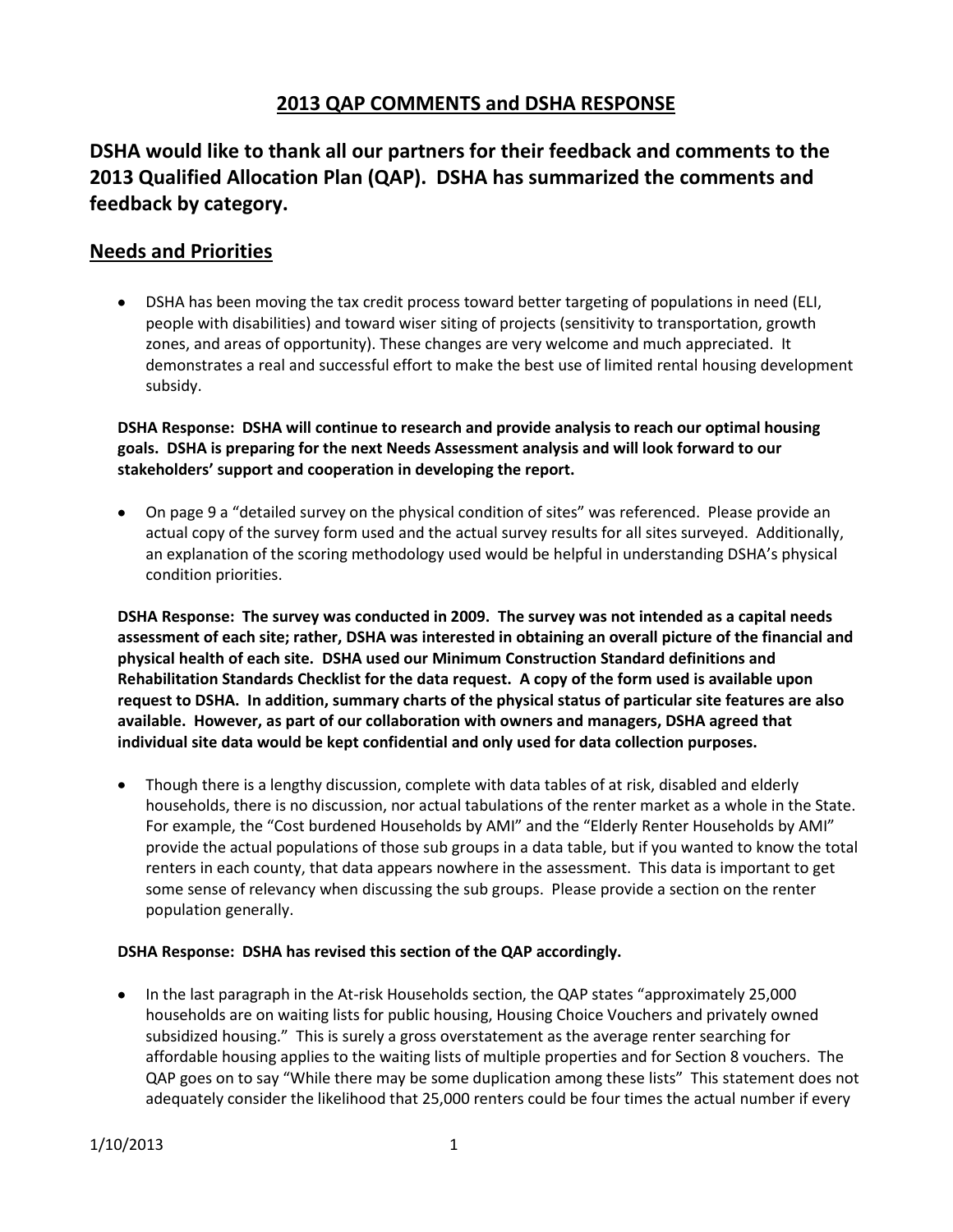prospective renter applied to 4 different lists. This statistic is not reliable and should not be used unless a more accurate number can be derived.

### **DSHA Response: DSHA has revised this section of the QAP accordingly. While there is certainly some duplication, the presence of over 7,500 unique households on DSHA's public housing waiting list alone suggests that duplication is likely not as extensive as suggested.**

The Needs Section further posits that the 25,000 renters on waiting lists referred to "is a direct  $\bullet$ indicator of the need for rental assistance in the state". One would argue that the presence of renters on waiting lists, whatever the total, would be an indicator of the need for rental assistance OR other methods of providing affordable housing to lower income people. Income targeting (without the use of rental assistance) can be used to provide housing affordable to lower income people. DSHA should not assume that rental assistance is the only way to serve lower income persons.

**DSHA Response: DSHA has revised this section accordingly.** "**Rental assistance" was intended to mean both subsidies and general affordable rental housing – assistance with affordability to include subsidy or restricted rents. In addition, waiting list data are only one source of measurement to gauge need, but not necessarily demand, particularly for new construction. DSHA is preparing for the next Needs Assessment analysis and will look forward to our stakeholders' support and cooperation in developing this area of the report.**

## **Definitions**

## **Special Populations**

- DSHA had been considering a 5% mandatory set-aside within new developments for people with disabilities. We cannot find that in the final plan. We think that this initial concept should follow through within the QAP. It would help to increase inventory, as well as geographic choice for a population which, according to the Community and Choice study, is only going to be increasing dramatically. It will also greatly help planning for the housing needs of this population.
- In order to encourage general occupancy LIHTC developments to incorporate special needs units in their plans it would be beneficial to reduce the point scoring requirement for 50% of a given development to be special needs units to 20% or 25% of the total units in a development. This is beneficial in a number of ways. Developers will be more willing to make a commitment to special needs housing if the threshold is reduced to a more manageable amount of special needs units. Secondly, it is of greater benefit to the special needs households that they are integrated into general occupancy developments. By reducing the concentration of special needs households in any one development, these populations will be removed from institutional settings and become further integrated into the community. Furthermore, in the current federal funding environment, there is less long term rental subsidy that would allow for highly concentrated, extremely low income communities to remain financial feasible. In order to create housing opportunities for special needs populations, it will be necessary to find alternative means of financing these units.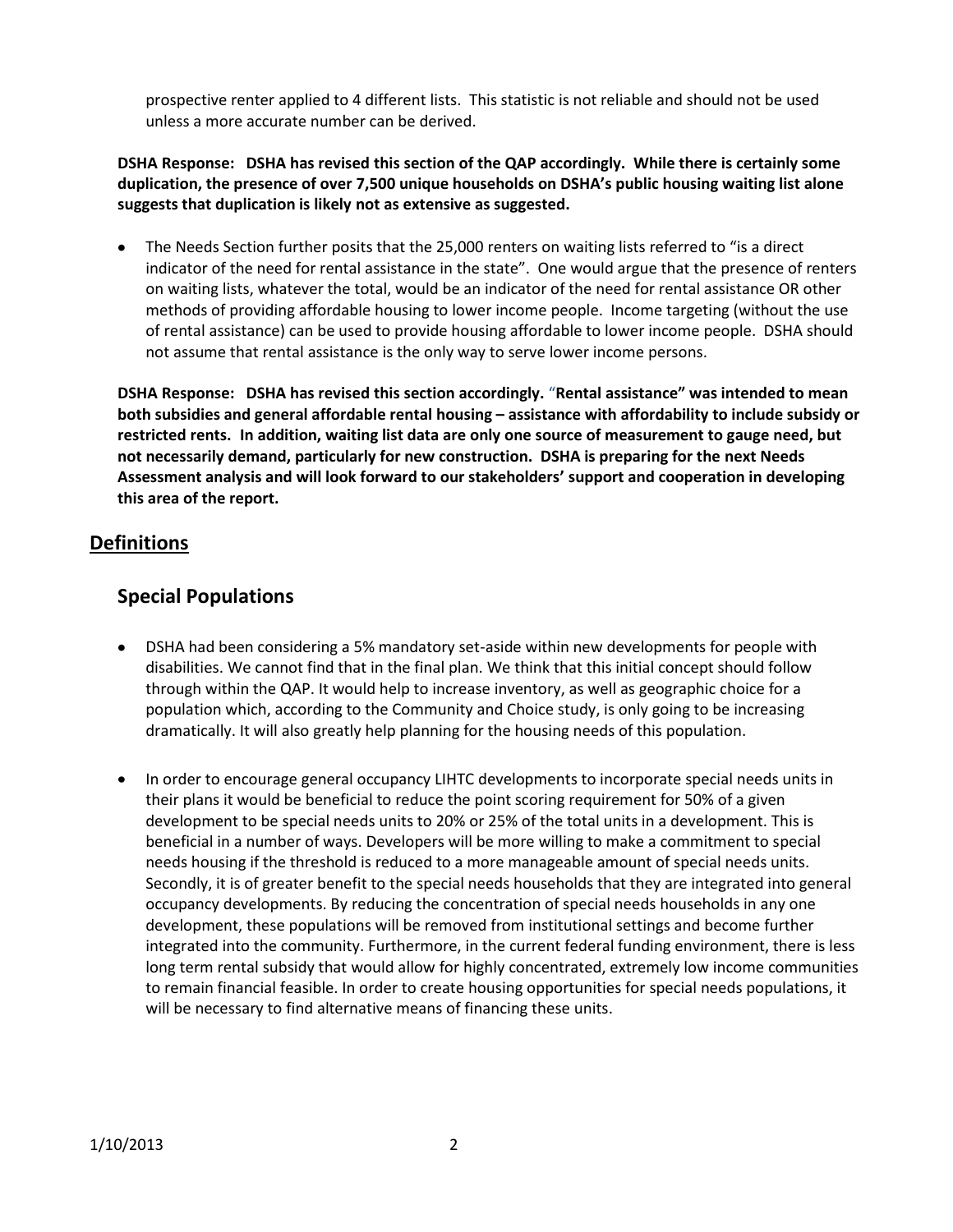**DSHA Response: DSHA will be considering making a larger threshold requirement for special populations in the 2014 QAP. DSHA did not feel that all of the necessary resources and connectivity for owners for supportive services were in place for a successful transition. DSHA is keeping the homeless set aside while we work diligently with our stakeholders to make sure that the appropriate resources and services are available to sponsors over the next year.**

# **Elderly Housing**

- In the definitions section, under "Elderly Development", the QAP requires that any new construction elderly development must have at least 50% of its units subsidized (with rental assistance). The type of "subsidy" this definition requires is nearly non-existent in today's affordable housing finance world. Short of HUD 202, USDA 515 RA or the new Section 811 disabilities demo, there are no other programs that offer the type of subsidy being required here. Section 202 funding for Delaware has amounted to a negligible number of units in recent years. USDA Section 515 RA, if it's even allocated (the USDA RHS National Office opted not to fund the program in FY2012) is very limited and when awarded is often awarded to less than 50% of the units in the project. The Section 811 demo program is new and at this point, it's unknown if Delaware will receive a substantial amount of subsidy.
- This elderly prohibition is based on the theory that there is no other way to serve lower income seniors than with rental assistance. Income targeting techniques are used in most state QAP's to achieve just this effect. The draft of this QAP has the "Balanced Income Targeting" section which awards up to 15 of the possible 20 points to developments that target lower income households. This tiered approach to incomes and units rents allows a development without rental assistance to make units available to the lower income bands. However, in the Elderly Development definition, DSHA is going against its own priority which places "emphasis on targeting units at lower income and/or poverty levels" by preventing developers from using income targeting and tiered rents to fill this most in need subgroup.
- This prohibition effectively states that there is no market for any elderly housing in the State that isn't for elderly households above 50% AMI. DSHA's own needs assessment quantifies more than 2,400 households across the State that fall into the 50% to 80% AMI band. Assuming that band is split evenly among 10% increments, the 50% to 60% band has more than 800 households that go completely unserved due to this restriction.
- This requirement says that DSHA does not trust the quality of the market study being completed with each application. Rental markets vary greatly by location. We commission market studies (per DSHA requirements and specifications) to determine the local market demand for a given property proposal. If a market analysis determines there is a market for elderly housing, why would DSHA summarily dismiss it? That would say DSHA does not trust market analyses. In that case, why does DSHA require market analyses at all?
- One of the conditions for qualifying for new construction for the elderly of requiring 50% of the units to have a rental subsidy is a requirement that will be most likely impossible to meet with no known subsidies available.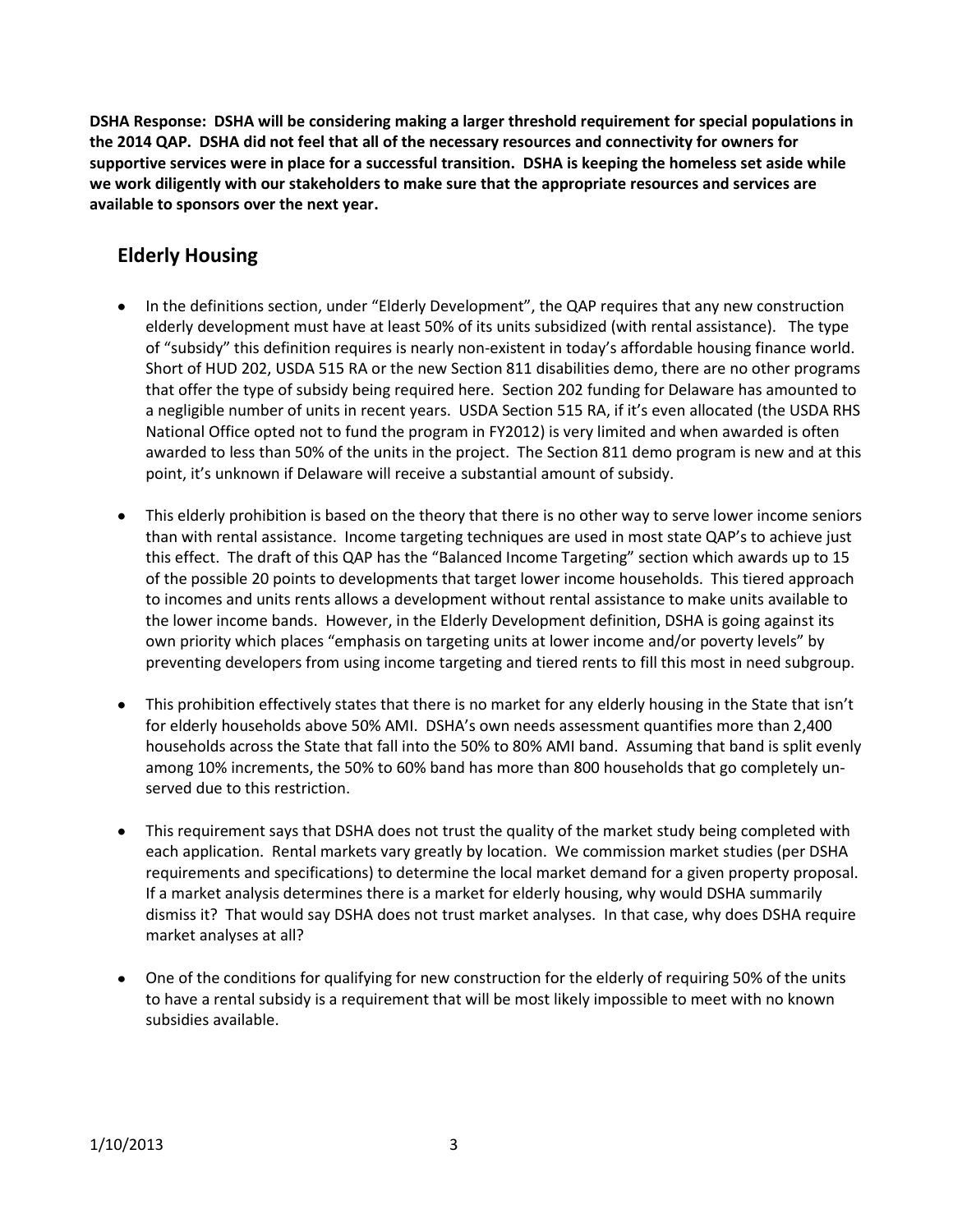**DSHA Response: Elderly needs are particularly concentrated among ELI households in Delaware – households which generally need deeper subsidies. Extremely low income affordability could also meet some of those needs. However, a priority for family properties continues in the state of Delaware, since needs are greater for family households. Elderly applicants are free to apply at family sites with appropriately sized units. Family developments are also more difficult to develop, and less likely to be met by the general market. While DSHA will continue to strive for developments targeting elderly with at least 50% subsidy for new units, this area will be more fully explored as part of the upcoming statewide housing needs assessment.**

# **Tax Credit Allocation and Pools**

In the paragraph that establishes limits on the amount of credits that may be allocated to a single  $\bullet$ developer, the limit is applied to "consultants". If a consultant is not participating in financial guarantees, which by definition, they do not, why would DSHA apply a limit. Consultants typically consult on multiple transactions in multiple states just as market analysts, appraisers, architects and attorneys do. This restriction unfairly restricts free enterprise by limiting the amount of work a development consultant may undertake. Consultants Developments should be removed from the calculation of the 50% credit request limit.

**DSHA Response: There are many times when Consultant Developers provide guarantees for non-profit applicants that they have joint ventured with, particularly for smaller non-profits who do not have capital. Consultant Developers are considered part of a development entity and in most cases share in a large portion of the Developer Fee; they are therefore, considered part of the development entity.** 

The limit on any single development entity receiving more than 50% of the total annual credit allocation authority available during any allocation year does not advance the goals and intent of the policies outlined in the QAP. The highest ranking deals should be awarded regardless of their sponsor (as long as that sponsor has the wherewithal and standing to complete those deals in a timely manner). This will encourage developers to find the best development opportunities and will provide DSHA and its constituent populations with the highest quality developments.

**DSHA Response: The 50% limit (for either the Development entity or per development) is based on the credit authority. DSHA's credit authority for 2013 will be approximately \$2,525,000 making the 50% limit approximately \$1,262,500. Development entities may still request credits for more than one project as long as the combined request does not exceed \$1,262,500. However, the development rule will be \$1,262,500 or the respective pool amount, whichever is less. DSHA does strive to provide allocation opportunities to all sponsors, including non-profits, and across the state as much as possible and be as equitable as possible to all stakeholders.**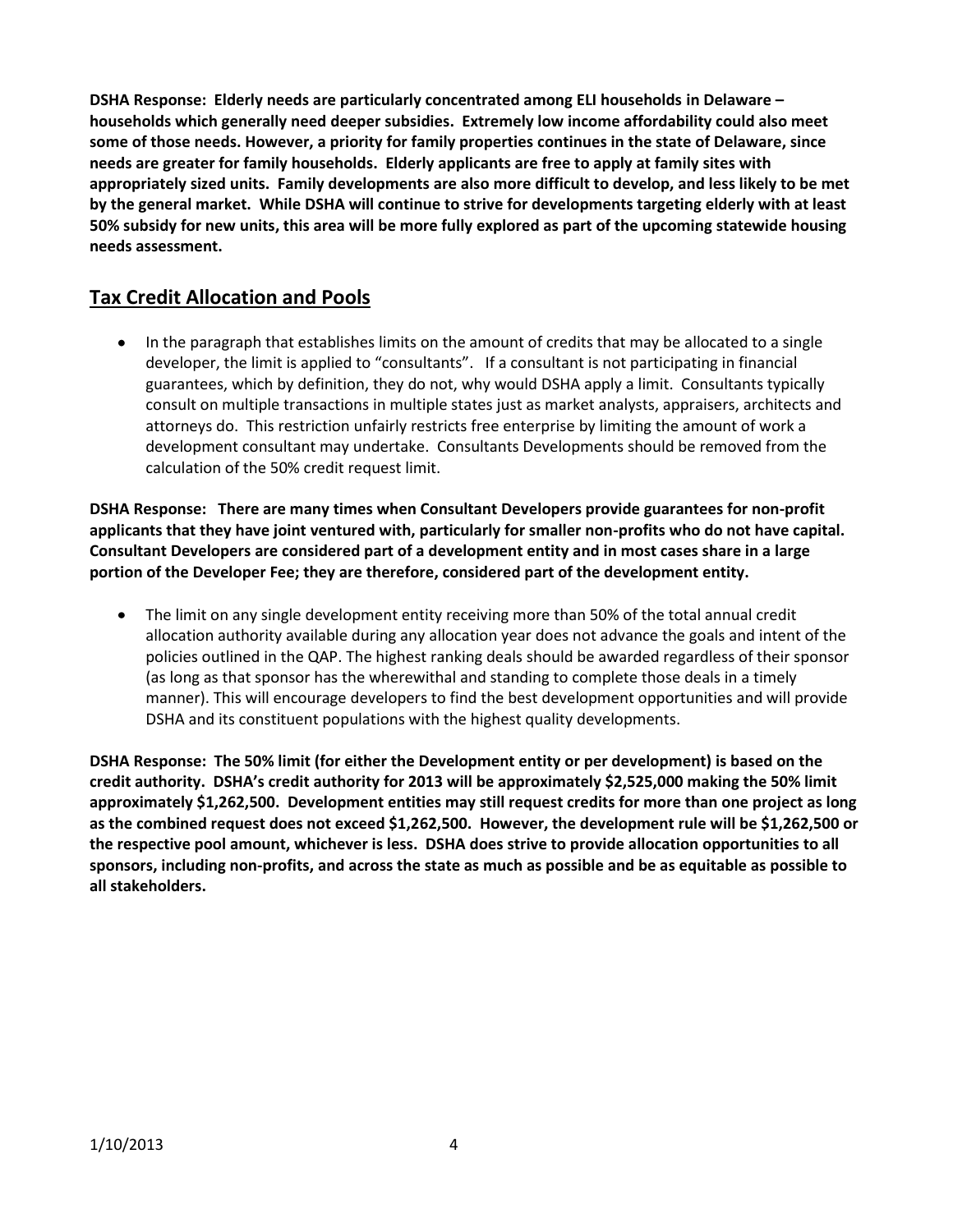## **Per Unit Cost Limits**

- In the Per Unit Cost Reduction section, DSHA establishes a point category that awards points based on the total cost of a project. This is a noble proposition, however, DSHA has oversimplified the process by creating only one cost standard based on unit size. There is one cost guideline for new construction and one for acq/rehab, however, the standard does not take into consideration unit size. A project consisting largely of one bedroom units and a project consisting largely of three bedroom projects are viewed equally. The one bedroom project will always have the advantage in this category. If you look at the 221(d)(3) limits that are being eliminated on the next page, you can see the large discrepancy in expected costs for each unit size. The 2011 221(d)(3) limit for a three bedroom units was 57.3% higher than that of a one bedroom unit. If DSHA wishes to implement a category rewarding cost savings, it must reward projects on an even basis and not build in advantages for one property type.
- The guideline does not distinguish between different geographic parts of the State. Does DSHA understands that construction and other development costs in the metropolitan areas of the State are higher than those of rural areas?
- Has any developer ever achieved points under the previous cost reduction category?

**DSHA Response: As mentioned in the one comment above, DSHA recognized that construction costs due vary by geographic area, which is why we sought an alternative to the HUD 221(d)(3) limits that are based on costs in the Philadelphia metro area. In addition, the HUD limits did not breakdown development costs by type of project, location or size. DSHA wanted to balance the efficient use of scarce resources with the need to develop affordable rental housing that is durable, attractive, safe, energy efficient and sustainable.**

**Therefore, during 2012, DSHA examined development costs in Delaware. DSHA utilized cost certifications for general contractor and the mortgagor as a basis for replacement for the HUD limits.** 

**We will be replacing the HUD limits with DSHA's cost limits based on the overall average that was calculated in our study for new construction projects and acquisition and rehabilitation projects. It is our hope that this cost limit is a more realistic way of looking at Delaware-specific costs. As the database develops, DSHA will be able to provide additional cost limits based on development area and additional criteria such as project size and geographical area of the state.**

## **Additional Fair Housing and Americans With Disabilities Act (ADA) Units**

We recommend an addition and 1 point increase in the Additional Fair Housing ADA units category. Currently 10% fully accessible units are awarded 3 points; 15% are awarded 4 points and 20% are awarded 5 points. We recommend adding one more level and that is 25% fully accessible units and they be awarded 6 points. The obvious reason for this is to increase the stock of fully accessible housing in the State. With the projected increase in the aging population in Delaware, there is going to be corresponding increase in the people who have difficulty with or can no longer negotiate steps.

**DSHA Response: DSHA will take this into consideration for the 2014 QAP after more research and analysis on the need for additional fully accessible units and to study if there is a need to increase the scoring requirement.**

1/10/2013 5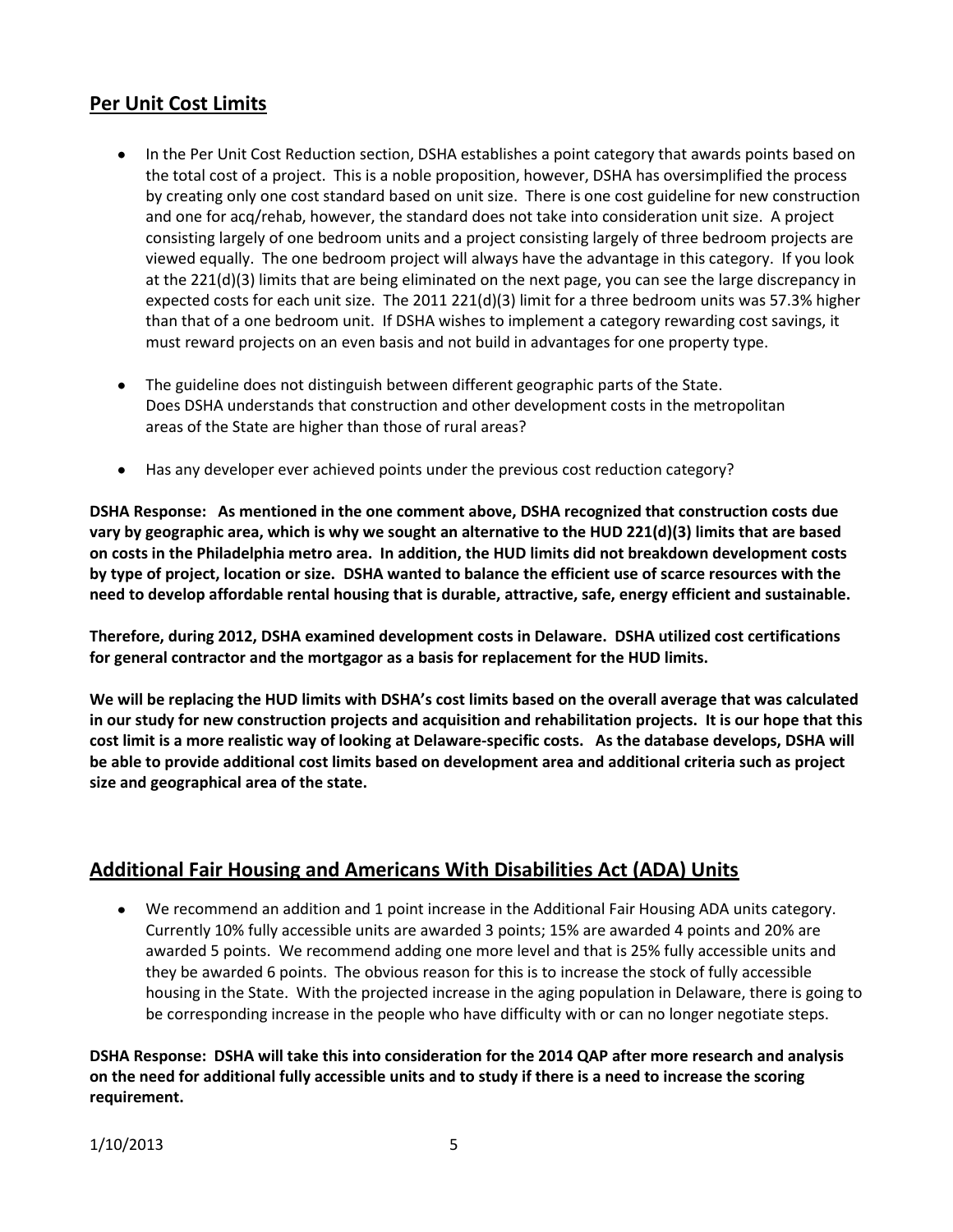It seems that DSHA is requiring project owners who designate their properties as special needs to  $\bullet$ accept any Section 811 funding no matter if the owner wants or the property needs the subsidy. The QAP reads "the owner/developer may be required to comply with certain applicable program restrictions [referring to the Section 811 program]". Owners should only be forced to comply with the program restrictions if the owner wishes to participate in the program. Additionally, it's unclear how DSHA plans to compel an owner to "comply with certain applicable program restrictions" unless those restrictions are made part of the original loan documents as any subsequent modifications would require owner consent (and any other lenders' consent). This section should clarify that an owner need only comply with the restrictions if it wishes to participate in the Section 811 program.

**DSHA Response: DSHA made the recommended change and clarification that an owner may be requested to comply if the owner would like to participate in the program.**

## **Promoting Balanced Housing Opportunities**

- DSHA awards points to projects based on their location in Areas of Opportunity, Impacted Severely Impacted status. We agree that the policy in general may accomplish good things when locating future development; however, it penalizes existing affordable housing communities. Many affordable projects (especially subsidized projects) are located in severely impacted areas. Part of the definition of Severely Impacted is areas that have more than 25% of its housing stock as "subsidized". Because DSHA is placing a priority on preservation projects in Impacted or Areas of Opportunity, it is leaving behind many projects which are the most need of renovation, those in areas with a large number of existing projects. These projects can't just be deleted. This priority effectively says that DSHA does not want to renovate these projects. DSHA must make preservation a priority in all areas.
- How are the points awarded in an Impacted and Severely Impacted location?

**DSHA Response: DSHA's policy is based on our research and designed to promote a balanced housing approach for all DSHA's housing programs. For the LIHTC program, DSHA's goal is to try to balance housing investments and encourage the creation of affordable housing opportunities within the State of Delaware in areas that contain little or no affordable housing, but which may offer economic opportunity, proximity to the workplace, additional school choices, or supportive infrastructure for DSHA programs. Because these areas tend to be highly desirable, it is very difficult to develop affordable housing because of neighborhood opposition. As a result, DSHA believes it is important to provide a strongly incentive for a developer to pursue a proposal in these areas**. **DSHA has clarified that points will be awarded to new creation or preservation developments located in "areas of opportunity" areas, but projects in "impacted areas" will not receive points in this category. However, projects in 'impacted areas" may receive points in other categories such as Preservation. In addition, all preservation projects compete within the same set-aside.**

## **Sites and Neighborhood – Protecting Environmental Resources**

In the Protecting Environmental Resources section, DSHA precludes any property within 1,000 feet of a  $\bullet$ railroad from receiving these two points. First, most of the towns and cities of Delaware have historically been served by the railroad. Indeed, many of these municipalities were born and developed around its train station. Almost every town/city in the Growth Area is served by a railroad. DSHA is discouraging development near the railroad, though, historically, this has been where people wanted to live. Second, modern rail networks in Delaware are much less frequently utilized reducing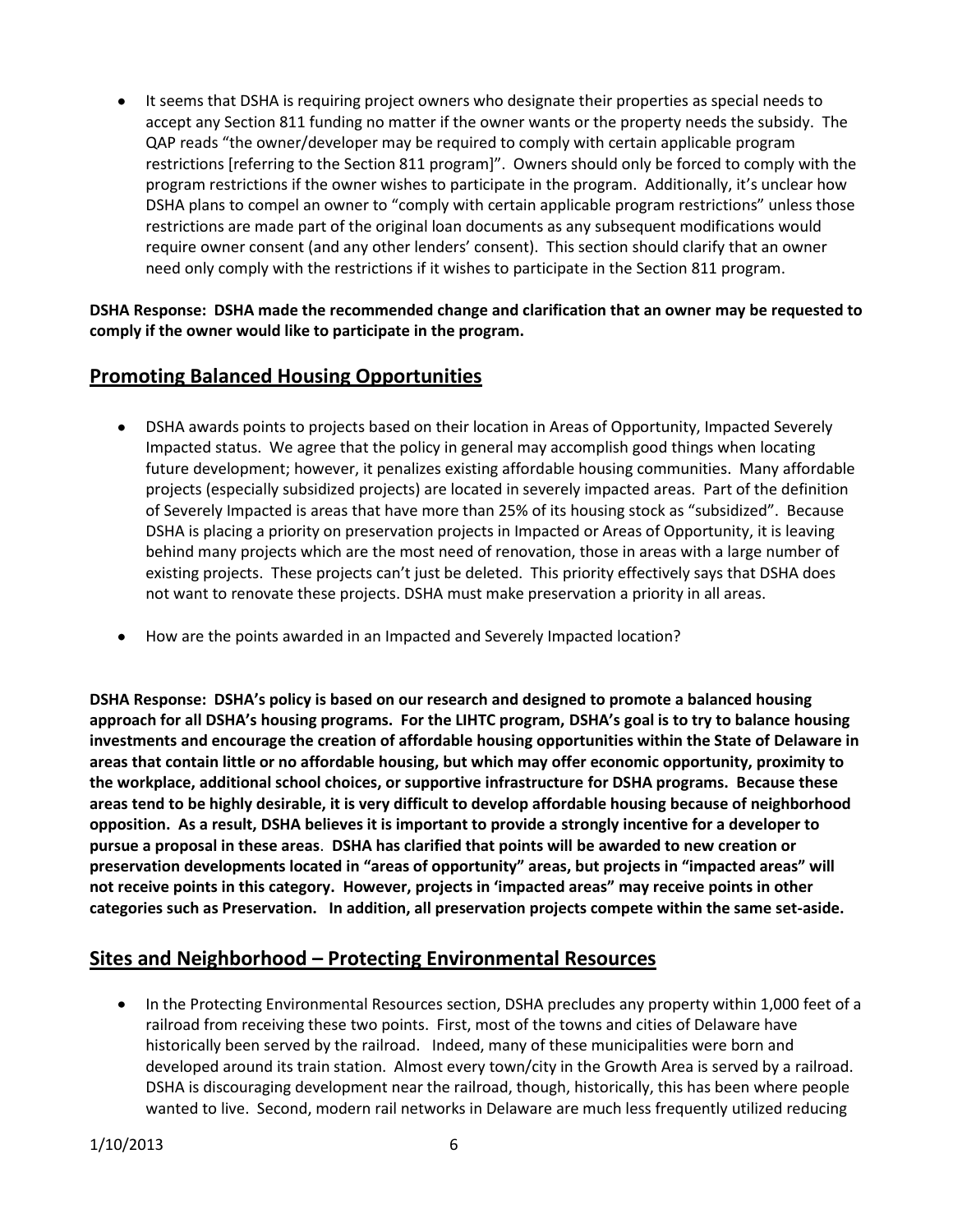any perceived environmental (sound) hazards. This restriction is unnecessarily penalizing rural cities and towns that formed around the railroads for a perceived environmental threat though train traffic is at an all time low. This restriction must be removed.

**DSHA Response**: **It is important that DSHA uses its programs to ensure that all households served by DSHA have the same degree of protection from environmental and health hazards and the opportunity to live in a healthy environment. In addition to hazardous material that may be carried as freight, railroads are also known for noise pollution and as well ambient air quality.** 

## **Development Amenities**

• In the Development and Unit Amenities section, many amenities used in the past have been removed in the name of cost containment. On the surface, this seems fair. However, most preservation projects already contain amenities such as security systems and community centers. Since DSHA will not give points to amenities that already exist, preservation projects are severely impacted by reducing the amenities that can receive points here. We have always disagreed with DSHA on its stance that only new amenities get points in this category. Why is the fact an amenity is new important? Under this philosophy, an existing project that already has a community center, security system and ceiling fans gets 0 points for these amenities while another project that never had them gets three points. In the end, you have the exact same amenity package; however, the latter project gets more points under the QAP. That makes no sense. If DSHA is going to vastly reduce the types of new amenities a project may include, then it must give preservation projects credit for the amenities it already brings to the table.

**DSHA Response: DSHA has had this category since 2002 and has required new amenities. All Preservation applications compete within the same set-aside and are mostly existing projects that have similar existing amenities. This scoring category is to provide new incentives for making an existing preservation project more competitive with similar projects or even market rate developments.** 

# **Energy Efficiency**

With the elimination of the energy scoring category, the QAP seems to be de-emphasizing the goal of increasing energy efficiency and promoting sustainable features. Are DSHA's energy standards consistent with the new codes, 2012 IECC, and local requirements that are more stringent?

**DSHA Response**: **DSHA continually reviews new codes and local requirements and adjusts all standards including energy with the most current code requirements. Several of DSHA's stakeholders provided DSHA with comment and data on the cost to exceed DSHA's minimum energy and green requirements. The increase in development costs did not produce additional energy savings. Therefore, in an effort with our review of development costs, DSHA eliminated this category. However, DSHA will continue to improve our minimum energy and green requirements as applicable.**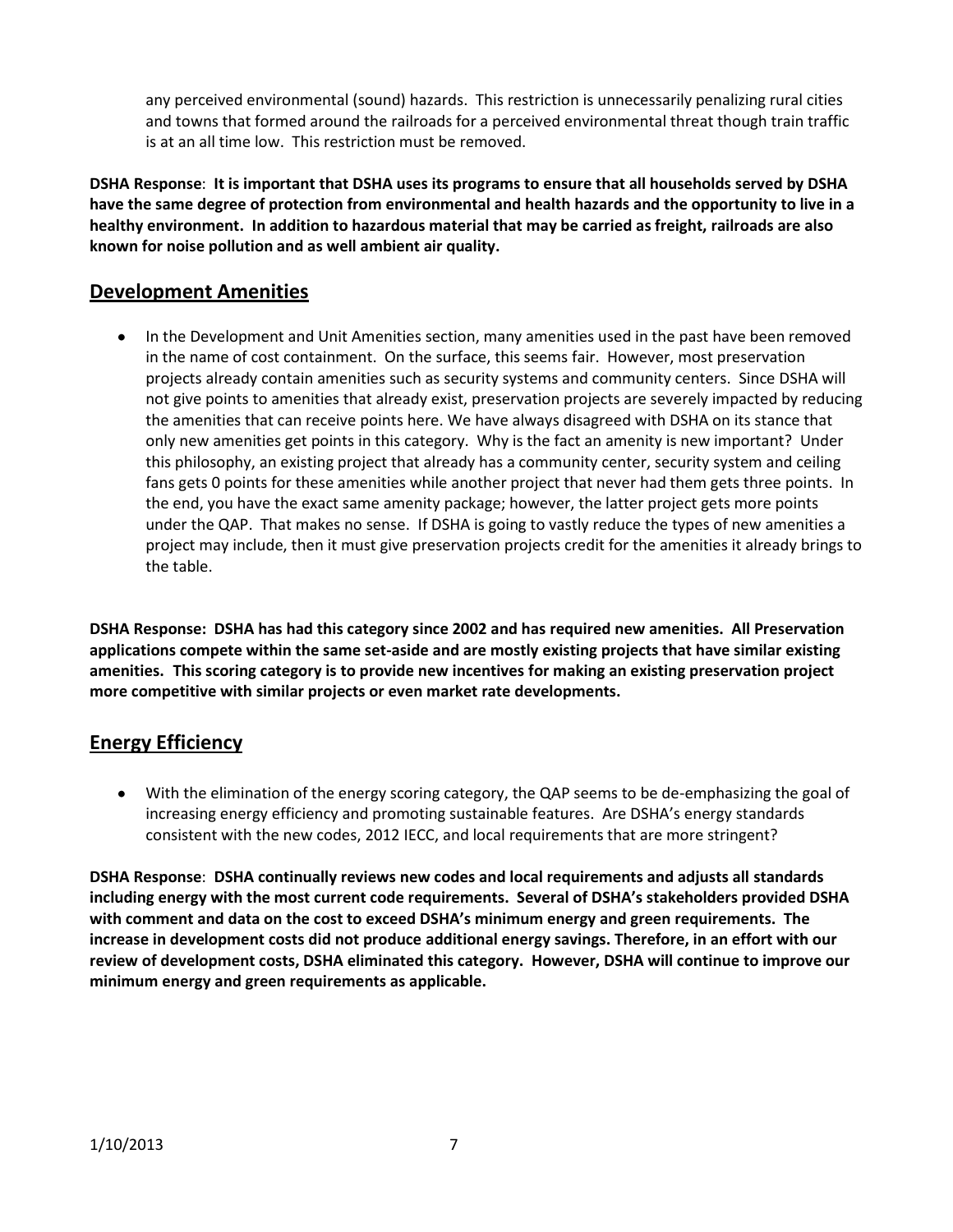### **Access to Transit**

The requirements indicate that the accessible route to a bus stop cannot expect pedestrians to traverse unsuitable roadways other than local neighborhood streets. Is having an accessible route that crosses a main street at a signaled intersection a permitted route?

**DSHA Response: The definition of a main street can differ by location and may or may not be suitable as an accessible route. When a consultation is made with the Delaware Transit Corporation, the accessible route that may cross a main street will be determined at that time.**

### **Underwriting Criteria**

## **Environmental Phase I/Environmental Assessment**

An Environmental Site Assessment and Environmental Audit is required at the time of application submission. These reports are advanced environmental reports that should only be conducted when applicants have been chosen for financing. These reports are costly, are onerous for developers to perform and DSHA to review and only add to the complexity of the application. Any potential findings in these reports can still be dealt with after funding decisions have been made. Developers, through deferred fees and guarantees are always at risk for these sorts of findings regardless.

**DSHA Response: Environmental Phase I audits or Environmental Assessments have been an application requirement since 1990. The purpose of the Environmental is to analyze the building and land for environmental issues prior to application so that all parties involved in the transaction are aware of any potential issues prior to site control, sale, transfer, or closing. All costs involved in environmental clean-up or remediation should be included in development costs and all applicants should be aware of these issues and costs prior to application.**

### **Equity Factor**

Development Guidelines D.1., "DSHA requires that a minimum of 90 cents on the dollar of net equity be raised and contributed to the development." Though in the last year or so, we have seen equity rates in the low nineties, this trend will not continue. Many in the industry believe pricing is headed down in 2013. Given that a net 90 cent price is closer to the mid 90's once DSHA makes its exclusions, this number is unachievable.

#### **DSHA Response: In 2012, all projects were able to achieve over 90 cents net and most achieved 1 dollar gross. If market conditions change, DSHA has the right to adjust the equity factor as needed.**

• Applicable rate – what applicable rate are we supposed to use? The QAP just mentions something about the 9% rate expiring at the end of 2013.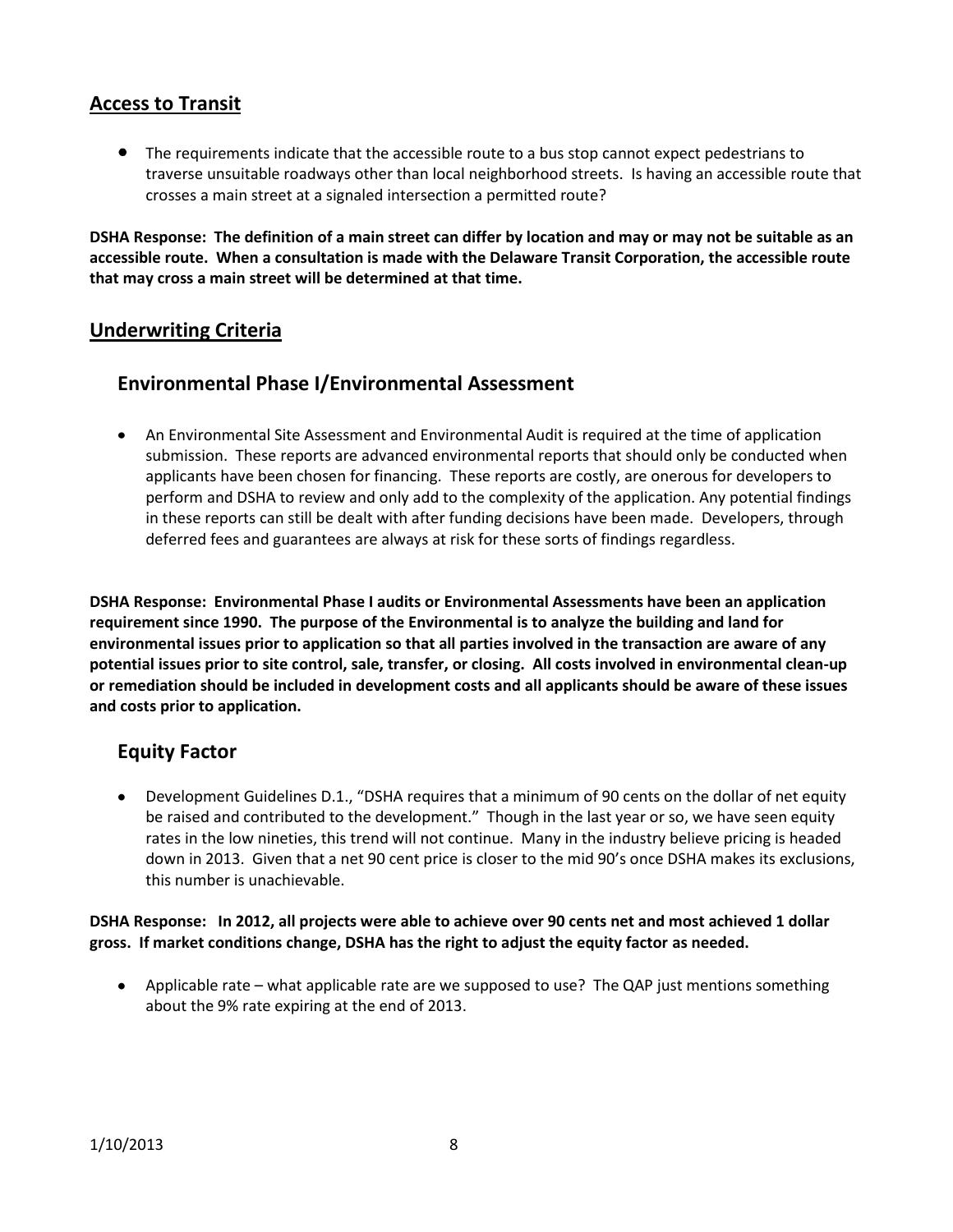**DSHA Response: We have made a clarification in the QAP attachments, stating that the HERA 9% applicable credit rate was set to expire on December 30, 2013 for projects that did not place in service by that date. However, recently passed "fiscal cliff" legislation extended the HERA 9% credit rate to allocations made before January 1, 2014. Once this legislation becomes law, DSHA will update its underwriting and allocation guidelines. Otherwise, DSHA will underwrite and allocate all credits based on the applicable rate issued by the Treasury Department one (1) month prior to the application deadline.**

We would like DSHA's application to reflect gross equity and not net equity. We take great effort to explain this definition to our prospective and current syndicators.

**DSHA Response: DSHA will take into consideration for the 2014 QAP. The new web-based application and proforma does endeavor to make the distinction.**

### **Legal Fees**

Does the \$150,000 include DSHA's attorneys? Since legal services are required for the opinions required in applications and for agreements of sale, why are legal fees associated with the application not eligible for reimbursement?

**DSHA Response: Yes, the \$150,000 limit does include DSHA's legal of \$58,000 and other minor expenses. This limit includes all fees, travel, expenses, incidentals and other costs (i.e., searches, courier, binder preparation, copy costs, etc) incurred by the firm or the counsel in connection with the Development work. Charges for travel, expenses, incidentals, and other costs must appropriately itemized and/or documented. This limit includes both construction and permanent closing costs.** 

**Opinions for various requirements for the application are allowed as part of the limit. However, if the applicant does not receive an allocation and applies again in future cycles, those prior fees expenses are not allowed. DSHA has clarified this point in the underwriting definition.**

Development Guidelines G, DSHA has introduced a new section limiting legal fees. This fee restriction limits all legal fees in a deal to \$150,000. This includes DSHA's legal fees which are paid for by the development. It goes on to require attorneys to detail and itemize their charges. This requirement is unnecessary, onerous and stymies efficiency. First, the most efficient structure for legal fees in an affordable housing deal is a fixed fee. It's good for the client (and DSHA) because we know exactly what our legal costs are going to be from the beginning. Going to an hourly setup, you don't know what your legal bill will be until well after closing leaving the budget tenuous for longer than desirable. The requirement to detail and itemize precludes us from lump sum legal contracts as most attorneys will only go to the extra (and inefficient) effort of tracking activities and hours.

### **DSHA Response: DSHA has revised the criteria to include itemization or documentation only for incidental charges and expenses.**

We will note that currently, DSHA's attorney charges \$58,000, leaving only \$92,000 for borrower counsel and other lender legal costs. Not to mention the incidentals we often see on our DSHA legal bills like breakfasts and lunches served at closings for all involved. In the case where a developer is carrying out DSHA's priorities in the points category, Leveraging of non DSHA Resources, and brings in outside funding sources, there is hardly anything remaining to pay other lender legal fees.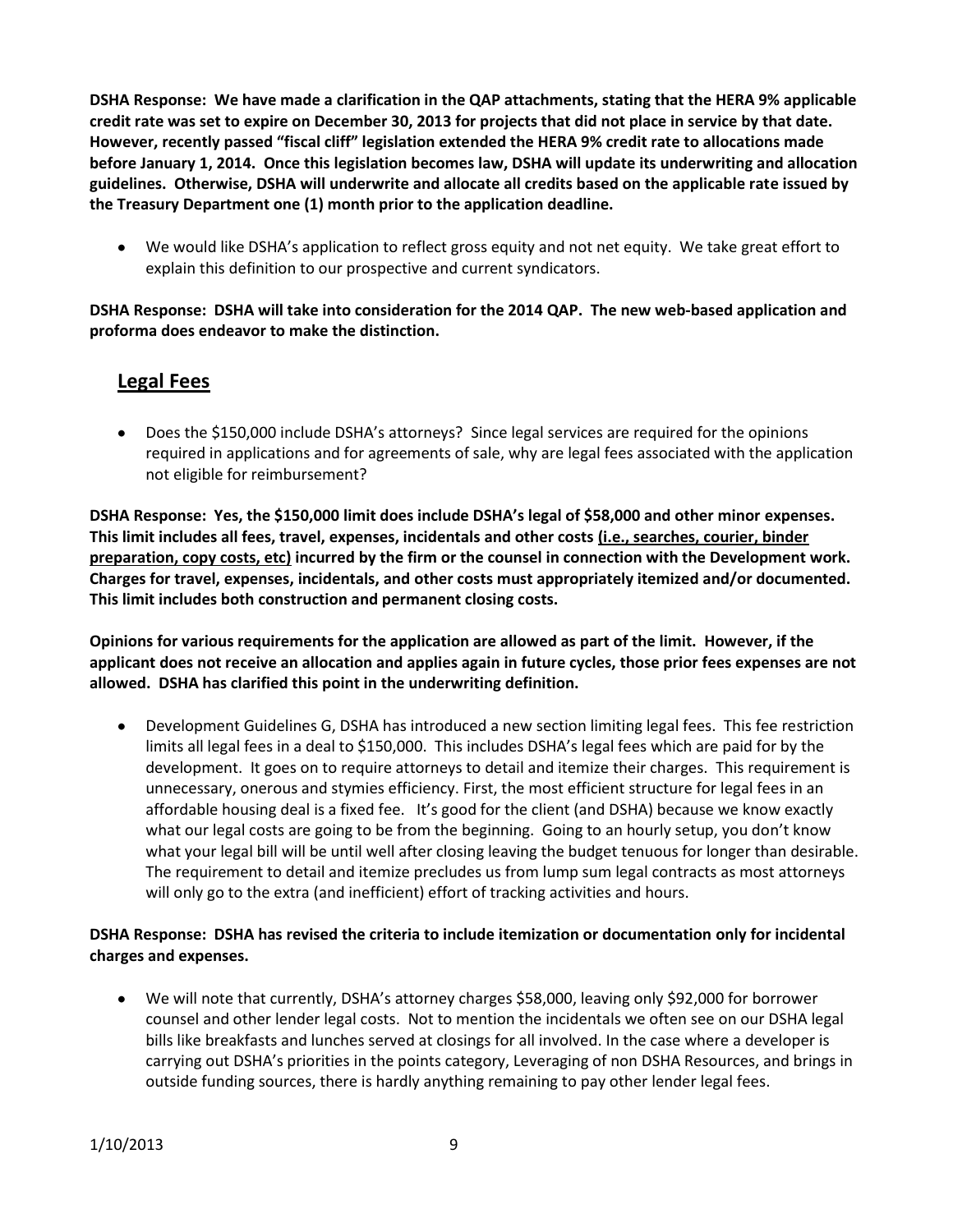**DSHA Response: DSHA's average legal costs over the last 8 years were \$148,000. This included several stimulus projects and high cost developments. DSHA looked at the last two years of projects that have closed or are under construction and the average legal costs of those 8 projects was \$130,000. The average of the legal included all legal representation and incidentals for all lenders that were part of the transaction.**

An area that needs to be clarified is what "other costs" means. There are other fees incurred by attorneys such as title searches, title insurance, recording costs and courier fees. We would assume that "other costs" would exclude these since they are deal specific and based on deal size, number of programs involved and the number of lenders involved. Please clarify.

**DSHA Response: DSHA has clarified other costs in the threshold section. The legal fee limit does not include title and recording costs which is a separate line item and does not have a limit. Other costs include, but are not limited to courier fees, search fees, binder preparation, copying, etc.**

# **Cost Certifications**

The \$20,000 limit on cost certifications and accounting is unrealistic. These routinely run \$25,000. Perhaps consider reducing the scope.

**DSHA Response: DSHA based the limit on our cost study. However, DSHA has made the recommended change and has increased the limit to \$25,000.**

## **Furniture, Fixtures and Equipment**

• The \$600 limit on FF&E is not appropriate. What is the basis? Different projects require different levels of equipment. Please consider eliminating this limit.

**DSHA Response: DSHA based the limit on our cost study. However, DSHA has made a change and has added language that allows for higher costs if the project warrants additional costs with DSHA prior approval.**

## **Appraisals**

- The reasoning provided for the new appraisal requirement is unfounded. Please provide a valid reason why this extreme measure must be undertaken. The new policy does not consider potential discrepancies between other lender or developers' independent appraisals and the DSHA appraisal, if such discrepancies arise. If this policy is to go forward, a process for dispute resolution must be identified.
- The cost of the appraisal is being borne by the project, however, DSHA has not disclosed what the cost will be. DSHA, when mandating a fee, should be required to identify that fee rather than leaving it as blank.
- $\bullet$ This policy conflicts with new bank requirements that require them to order the appraisal and will waste money. Coordination with lenders is not that difficult.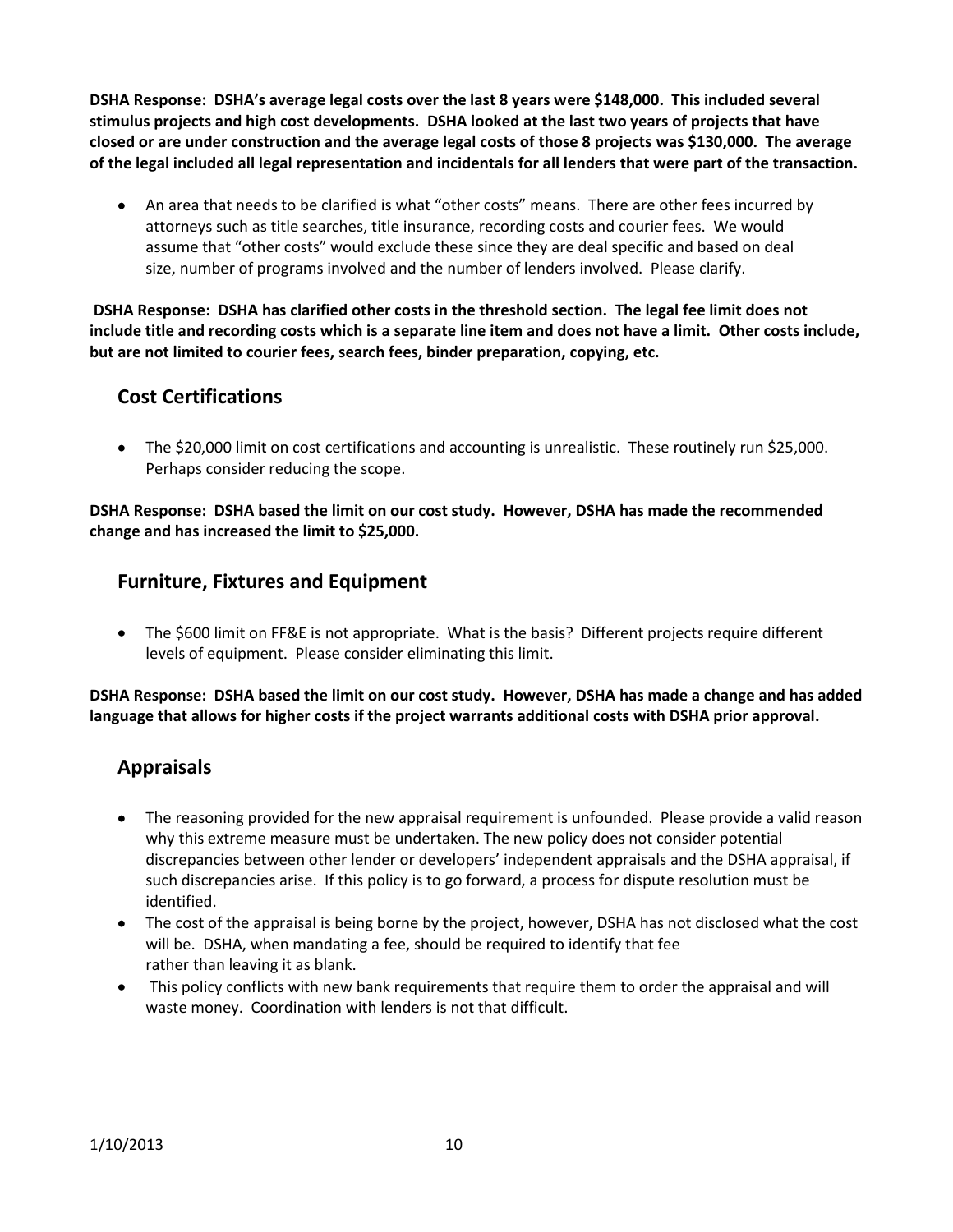**DSHA Response: Appraisals have been a requirement of DSHA's underwriting since 1990. However, until now DSHA has allowed the first lender to order the appraisal. DSHA does not plan to change this process at the present time. However, DSHA will continue to evaluate this policy and explore alternatives. DSHA will engage our partners on the details and process for one appraisal that will meet all of the needs of each partner in the real estate transaction. DSHA may implement an appraisal policy where DSHA will commission the appraisal for the top ranked tax credit projects requesting HDF funding in the future.** 

# **Minimum Operating Expenses**

Minimum operating expenses are set at \$5,900 per unit for subsidized properties. This minimum is \$1,500 higher than the minimum for non subsidized properties. In the past, we have been forced to artificially inflate actual operating expenses to meet this minimum. This minimum is too high and does not encourage management companies to find ways to cut operating expenses. Please provide justification for these operating expense requirements.

**DSHA Response: DSHA needs to assess the reasonableness of all development and operating costs in evaluating the financial feasibility of tax credit properties. Inaccurate projection of operating expenses at underwriting, for example, by failing to consider historic experience in trending forward expenses compared to income, is a significant cause of financial underperformance of multifamily rental properties. Comparing a property's projected operating costs against actual expenses of comparable properties is an effective way for DSHA to judge the adequacy of the property's operating budget.** 

**DSHA has established and maintains a database of actual operating costs (MITAS). A database of actual operating costs of tax credit developments is a useful way to access and analyze comparative property operating cost data. The minimum operating costs threshold is based on actual tax credit projects in Delaware (non-subsidized and subsidized) that report monthly into DSHA's MITAS database as well as the audited operating costs. DSHA has found that subsidized projects tend to have larger operating costs than non-subsidized projects. DSHA reviewed the most recent audited operating cost data and has updated the threshold criteria based on actual data from the current portfolio under DSHA.**

# **Bidding Protocol – General Contractor's Options**

Bidding Protocol – for Option 1, why would the GC be expected to need a lower percentage of general requirements? These are costs associated with running the construction. The percentages for general requirements for Option 1 and Option 2 should be the same.

**DSHA Response: DSHA changed the requirement for mandatory bidding and provided an option for Developers who were also General Contractors to allow for less bidding requirements in return for savings (in general requirements and profit and overhead) as a way to balancing the approach of the development community and the cost savings to the development. Each Developer will have to decide which option is best for its application.**

 $\bullet$ General Requirements – the limits on different line items in the general requirements budget should be eliminated. This requires unnecessary paperwork, is over regulation and different contractors ability to effectively manage costs.

### **DSHA Response: DSHA will take into consideration for the 2014 QAP after more research and analysis.**